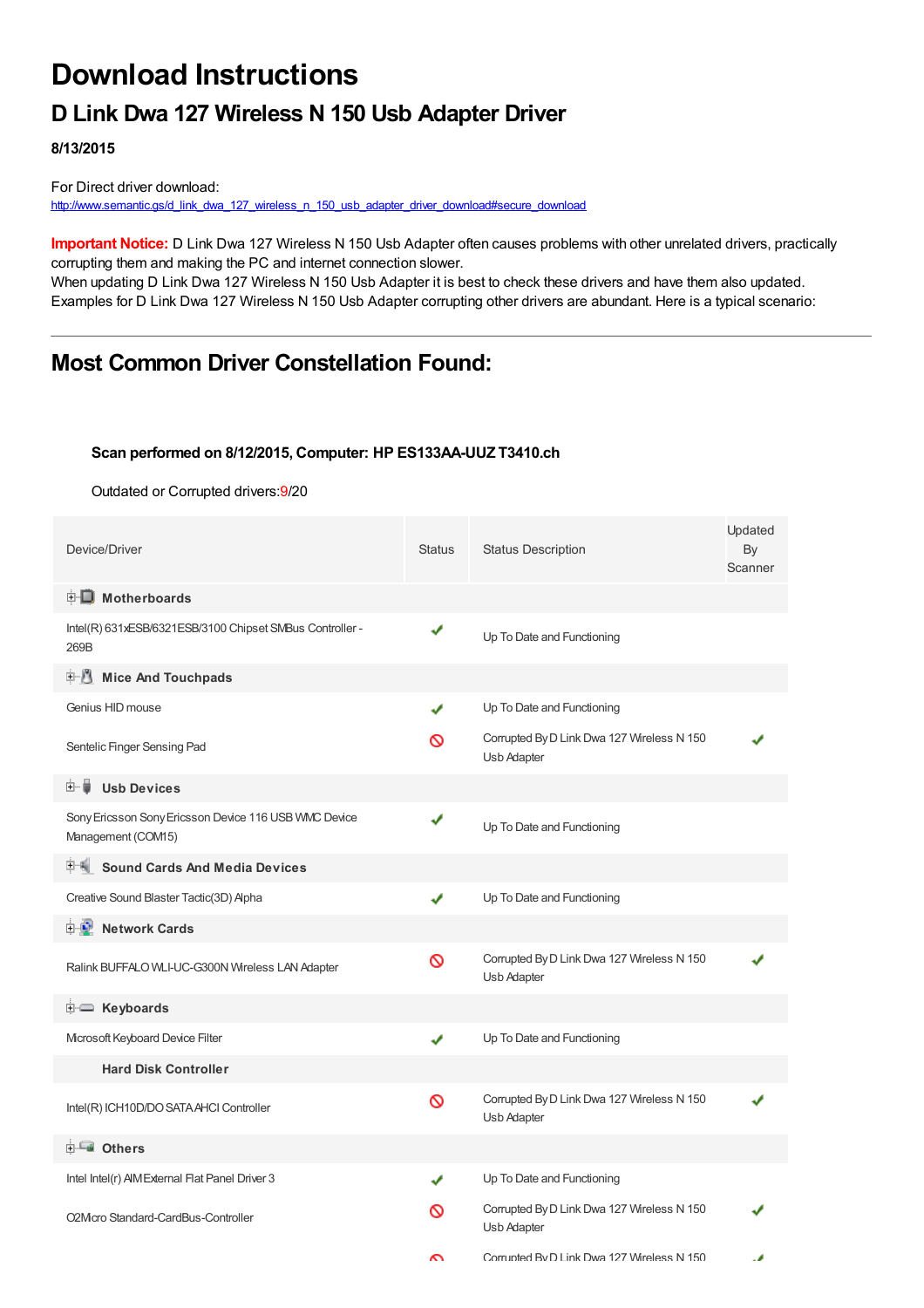| Nokia Nokia USB OBEX                                                            | $\checkmark$ | OUTOPIOU DY D'ERRY D'AU TET VIROIOU IN TOU<br>Usb Adapter | v |
|---------------------------------------------------------------------------------|--------------|-----------------------------------------------------------|---|
| Intel Intel(r) AIM External Flat Panel Driver 0                                 | ✔            | Up To Date and Functioning                                |   |
| Creaform NEC OHCI Compliant IEEE 1394 Host Controller                           | J            | Up To Date and Functioning                                |   |
| Texas Instruments Texas Instruments PCIxx12 Integrated<br>FlashMedia Controller | ര            | Corrupted By D Link Dwa 127 Wireless N 150<br>Usb Adapter |   |
| 由心<br><b>Cameras, Webcams And Scanners</b>                                      |              |                                                           |   |
| Microsoft USB Video Device                                                      | Ø            | Corrupted By D Link Dwa 127 Wireless N 150<br>Usb Adapter |   |
| Video Cards                                                                     |              |                                                           |   |
| NVIDIA NVIDIA GeForce4 MX 440                                                   | ଷ            | Corrupted By D Link Dwa 127 Wireless N 150<br>Usb Adapter |   |
| <b>E-M</b> Input Devices                                                        |              |                                                           |   |
| Lenovo USB Device                                                               | $\checkmark$ | Up To Date and Functioning                                |   |
| 由 <b>T</b> Port Devices                                                         |              |                                                           |   |
| Huawei HUAWEI Mobile Connect - USB Device (COM32)                               | Ø            | Corrupted By D Link Dwa 127 Wireless N 150<br>Usb Adapter |   |
| <b>E</b> Monitors                                                               |              |                                                           |   |
| Sony Digital Flat Panel (1024x768)                                              | ✔            | Up To Date and Functioning                                |   |
| <b>E-</b> Mobile Phones And Portable Devices                                    |              |                                                           |   |
| <b>Acer NOKIA</b>                                                               | ✔            | Up To Date and Functioning                                |   |

## **D Link Dwa 127 Wireless N 150 Usb Adapter Driver Models:**

| <b>Driver Model</b>                                     | <b>Original</b><br><b>Upload</b><br><b>Date</b> | Last<br><b>Modification</b> | <b>Driver File</b>                                                               | <b>File</b><br><b>Size</b> | <b>Most</b><br><b>Compatible</b><br><b>Computer</b><br><b>Model</b> | Availabilty<br>Τo<br><b>Scanner</b> |
|---------------------------------------------------------|-------------------------------------------------|-----------------------------|----------------------------------------------------------------------------------|----------------------------|---------------------------------------------------------------------|-------------------------------------|
| D Link Dwa 127 Wireless N<br>150 Usb Adapter 81.122.18  | 2/6/2015                                        | 8/5/2015                    | d_link_dwa_127_wireless_n_150_usb_adapter-<br>196kb HPHFE310t,<br>81.122.18.exe  |                            |                                                                     | ✔                                   |
| D Link Dwa 127 Wireless N<br>150 Usb Adapter 43247      | 9/6/2014                                        | 8/10/2015                   | d_link_dwa_127_wireless_n_150_usb_adapter-<br>188kb<br>43247.exe                 |                            | Toshiba PSCOSE-<br>02E21EFR                                         | J                                   |
| D Link Dwa 127 Wireless N<br>150 Usb Adapter 6362.12    | 11/25/2014                                      | 8/6/2015                    | d_link_dwa_127_wireless_n_150_usb_adapter-<br>53kb<br>6362.12.exe                |                            | Lenovo ThinkPad<br>X301,                                            | J                                   |
| D Link Dwa 127 Wireless N<br>150 Usb Adapter 71.1826    | 9/30/2014                                       | 8/5/2015                    | d_link_dwa_127_wireless_n_150_usb_adapter-<br>213kb SATELITEL850-<br>71.1826.exe |                            | Toshiba<br>1KZ                                                      |                                     |
| D Link Dwa 127 Wireless N<br>150 Usb Adapter 73649      | 8/27/2014                                       | 8/7/2015                    | d_link_dwa_127_wireless_n_150_usb_adapter-<br>24kb<br>73649.exe                  |                            | Panasonic CF-<br>R3DW1AXS,                                          | J                                   |
| D Link Dwa 127 Wireless N<br>150 Usb Adapter 332.12.19  | 8/8/2014                                        | 8/4/2015                    | d_link_dwa_127_wireless_n_150_usb_adapter-<br>155kb LGR405-A,<br>332.12.19.exe   |                            |                                                                     | J                                   |
| D Link Dwa 127 Wireless N<br>150 Usb Adapter 1.1883     | 9/3/2014                                        | 8/7/2015                    | qwqzw-1.1883.exe                                                                 | 152kb                      | HPGS275AA-<br>ABU IQ772.uk,                                         | ✔                                   |
| D Link Dwa 127 Wireless N<br>150 Usb Adapter 83662      | 10/12/2014                                      | 8/5/2015                    | rukd-83662.exe                                                                   | 123kb                      | HPKT541AA-<br><b>UUB a6528hk.</b>                                   |                                     |
| D Link Dwa 127 Wireless N<br>150 Usb Adapter E2.1291.18 | 1/17/2015                                       | 8/9/2015                    | jykr-e2.1291.18.exe                                                              |                            | 212kb IBM 1860WR7,                                                  | ✔                                   |
| D Link Dwa 127 Wireless N<br>150 Usb Adapter 21.11.174  | 8/18/2014                                       | 8/2/2015                    | qfwuajt-21.11.174.exe                                                            |                            | Compag<br>188kb NY574AA-ABM<br><b>CQ5205LA,</b>                     |                                     |
| D Link Dwa 127 Wireless N                               | R/1/2014                                        | R/A/2015                    | d_link_dwa_127_wireless_n_150_usb_adapter-176kb Acer Aspire                      |                            |                                                                     |                                     |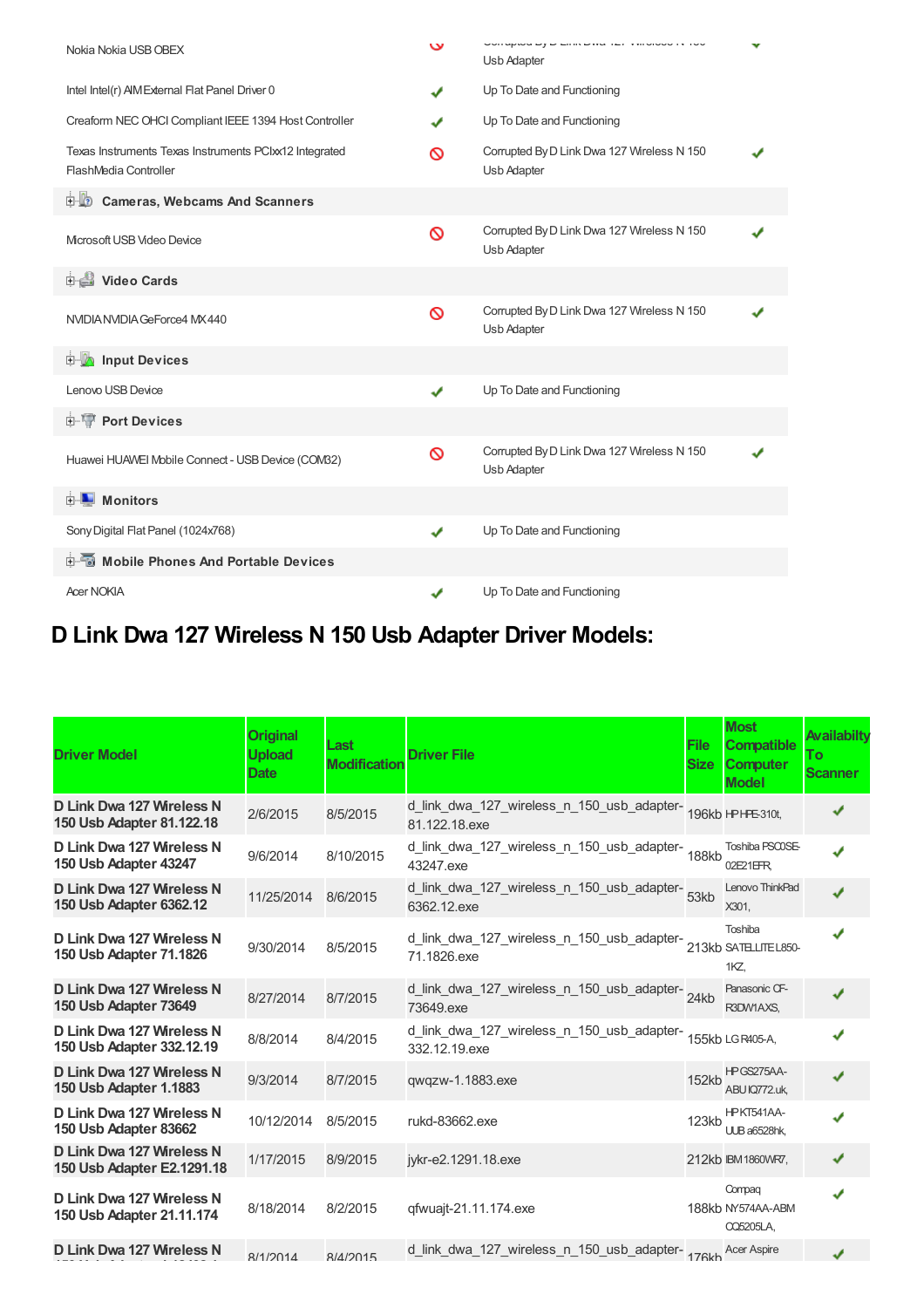| 150 Usb Adapter 1.12402.1                                | <b>UI IILU IT</b> | <b>UITILU IU</b> | 1.12402.1.exe                                                        | <b>IT VIN</b> | X1470,                                            |   |
|----------------------------------------------------------|-------------------|------------------|----------------------------------------------------------------------|---------------|---------------------------------------------------|---|
| D Link Dwa 127 Wireless N<br>150 Usb Adapter 232.127     | 9/30/2014         | 8/6/2015         | d_link_dwa_127_wireless_n_150_usb_adapter-<br>188kb<br>232.127.exe   |               | Sharp PC-MM<br>Series,                            | ✔ |
| D Link Dwa 127 Wireless N<br>150 Usb Adapter 2.12089     | 9/29/2014         | 8/7/2015         | d_link_dwa_127_wireless_n_150_usb_adapter-<br>62kb<br>2.12089.exe    |               | MCJ P55-SD,                                       | ✔ |
| D Link Dwa 127 Wireless N<br>150 Usb Adapter Q21.182.1   | 1/25/2015         | 7/31/2015        | d_link_dwa_127_wireless_n_150_usb_adapter-<br>q21.182.1.exe          |               | Compaq<br>176kb PW783AA-ACJ<br>SR1425IL FD440,    | ✔ |
| D Link Dwa 127 Wireless N<br>150 Usb Adapter M33774      | 11/2/2014         | 8/5/2015         | d_link_dwa_127_wireless_n_150_usb_adapter-<br>22kb<br>m33774.exe     |               | LG LW40-J4JE2,                                    |   |
| D Link Dwa 127 Wireless N<br>150 Usb Adapter 20372.1     | 11/29/2014        | 8/6/2015         | d_link_dwa_127_wireless_n_150_usb_adapter-<br>32kb<br>20372.1.exe    |               | Sony VGN-K30,                                     |   |
| D Link Dwa 127 Wireless N<br>150 Usb Adapter 1.1081.14   | 8/8/2014          | 8/5/2015         | d_link_dwa_127_wireless_n_150_usb_adapter-<br>120kb<br>1.1081.14.exe |               | <b>EMachines</b><br>J4492,                        | ✔ |
| D Link Dwa 127 Wireless N<br>150 Usb Adapter 221.12.16   | 12/23/2014        | 8/6/2015         | d_link_dwa_127_wireless_n_150_usb_adapter-218kb<br>221.12.16.exe     |               | <b>NECEASYNOTE</b><br>PB11400006,                 | ✔ |
| D Link Dwa 127 Wireless N<br>150 Usb Adapter 1.102.12.10 | 10/22/2014        | 8/8/2015         | -1.102.12.10.exe                                                     |               | 46kb NEC PC-LL3509D,                              | ✔ |
| D Link Dwa 127 Wireless N<br>150 Usb Adapter 22226       | 10/9/2014         | 8/4/2015         | d_link_dwa_127_wireless_n_150_usb_adapter-<br>106kb<br>22226.exe     |               | Supermicro<br>X7DB8-X                             |   |
| D Link Dwa 127 Wireless N<br>150 Usb Adapter 80731.1     | 9/15/2014         | 8/3/2015         | d_link_dwa_127_wireless_n_150_usb_adapter-<br>76kb<br>80731.1.exe    |               | IBM265244G,                                       |   |
| D Link Dwa 127 Wireless N<br>150 Usb Adapter 708         | 1/24/2015         | 8/6/2015         | Irezotz-708.exe                                                      | 87kb          | Panasonic CF-<br>W2FWPAXP,                        |   |
| D Link Dwa 127 Wireless N<br>150 Usb Adapter V72028      | 11/28/2014        | 8/6/2015         | d_link_dwa_127_wireless_n_150_usb_adapter-<br>v72028.exe             |               | <b>Packard Bell</b><br>202kb ISTART C5410<br>AIO, | ✔ |
| D Link Dwa 127 Wireless N<br>150 Usb Adapter 21.1663     | 11/3/2014         | 8/5/2015         | ctgoxddum-21.1663.exe                                                |               | 94kb ATPCALZA,                                    | ✔ |
| D Link Dwa 127 Wireless N<br>150 Usb Adapter 32730       | 1/3/2015          | 8/10/2015        | d_link_dwa_127_wireless_n_150_usb_adapter-<br>116kb<br>32730.exe     |               | Gigabyte EP43C-<br>DS3.                           | J |
| D Link Dwa 127 Wireless N<br>150 Usb Adapter 71.1349     | 1/26/2015         | 8/3/2015         | d_link_dwa_127_wireless_n_150_usb_adapter-<br>54kb<br>71.1349.exe    |               | LG A510-<br>U.AESGE2,                             |   |
| D Link Dwa 127 Wireless N<br>150 Usb Adapter 4001.17     | 10/12/2014        | 8/3/2015         | d_link_dwa_127_wireless_n_150_usb_adapter-160kb<br>4001.17.exe       |               | <b>Infoquest</b><br>Quest <sub>PC</sub>           |   |
| D Link Dwa 127 Wireless N<br>150 Usb Adapter 81.12.161.1 | 9/5/2014          | 8/7/2015         | afnufcge-81.12.161.1.exe                                             | 145kb         | <b>IBM</b> ThinkCentre<br>M51,                    |   |
| D Link Dwa 127 Wireless N<br>150 Usb Adapter 71.1483     | 8/18/2014         | 8/2/2015         | d_link_dwa_127_wireless_n_150_usb_adapter-<br>52kb<br>71.1483.exe    |               | <b>IBM23795VU,</b>                                |   |
| D Link Dwa 127 Wireless N<br>150 Usb Adapter 21.1427     | 1/18/2015         | 8/6/2015         | d_link_dwa_127_wireless_n_150_usb_adapter-<br>62kb<br>21.1427.exe    |               | LG R580-<br>U.ARD5WT,                             |   |
| D Link Dwa 127 Wireless N<br>150 Usb Adapter 2.10067     | 10/21/2014        | 8/2/2015         | d_link_dwa_127_wireless_n_150_usb_adapter-<br>107kb<br>2.10067.exe   |               | HPDT280A-ABU<br>t480.uk,                          |   |
| D Link Dwa 127 Wireless N<br>150 Usb Adapter 302.193     | 10/18/2014        | 8/3/2015         | d_link_dwa_127_wireless_n_150_usb_adapter-<br>182kb<br>302.193.exe   |               | Fujitsu CELSIUS<br>W370,                          |   |
| D Link Dwa 127 Wireless N<br>150 Usb Adapter 2.1272.19   | 8/4/2014          | 8/4/2015         | d_link_dwa_127_wireless_n_150_usb_adapter-<br>151kb<br>2.1272.19.exe |               | Sony VGN-<br>NS92XS,                              |   |
| D Link Dwa 127 Wireless N<br>150 Usb Adapter 1.1393      | 2/4/2015          | 8/1/2015         | d_link_dwa_127_wireless_n_150_usb_adapter-26kb<br>1.1393.exe         |               | MTAC 9008D,                                       |   |
| D Link Dwa 127 Wireless N<br>150 Usb Adapter 01.1092.10  | 11/14/2014        | 8/4/2015         | d_link_dwa_127_wireless_n_150_usb_adapter-<br>98kb<br>o1.1092.10.exe |               | Dell PowerEdge<br>C8220,                          | ✔ |

### **Typical Driver constellation for scanned computers:**

#### **Data derived from 1056 scans made on these 582 computers from 12/17/2014 to 7/31/2015:**

NEC Express5800/54We [N8000-246, ASUS C90S, Toshiba Dynabook EX/56LWH, HP Presario V4000, IBM2668VMY, HP M7640n-ABAm7640, OEGStone CS-B, ASUS R051PX,Haier H53,NECExpress5800/120Eh [N8100-1287, ARISTOVISIONi535, Toshiba TECRAR10, LGP2-TP2007,HPPX688AA-B14 t3040.be,HPPX635AA-ABU t3040.uk, HP 700-090eg, IBMIBMeServer x3105 -[434722G, AnabelleB Argyle M410, HP PS378AA-ABN t875.no, Fujitsu D3028-A1, HP KT316AA-ABE m9253.es, Dimotion PCDN4M38, HP HP Compaq 6530b, Lenovo 2429BH6, HP DY149A-ABU t540.uk, LGN550-PE50K, HP P6-2463eo, HP Pavilion G60-418CA, Toshiba Satellite 1415, Foxconn A6GMV, PCSMART PTI1010, IBMSystem x3200 M3 -[7328AC1, Panasonic CF-19MH207NW, Toshiba SATELLITE C55-A-128, Compaq Presario 7RPM11 195749-999, ATALSENPROFI 41G, IBM8114W19,HP3600, Packard Bell IMEDIAD9351 AIO, Fujitsu FMVS54KRC, Fujitsu FMVLX50LX, Fujitsu FMVFB70NT, SonyVGC-LB92HS, Acer Veriton5500G-B, Acer TravelMate 5740G, IBM831136U,NECPC-MY24RAZ75, PanasonicCF-18KHVCBBF,DIXONSXPGX9000,HPBK175AA-ABAHPE-